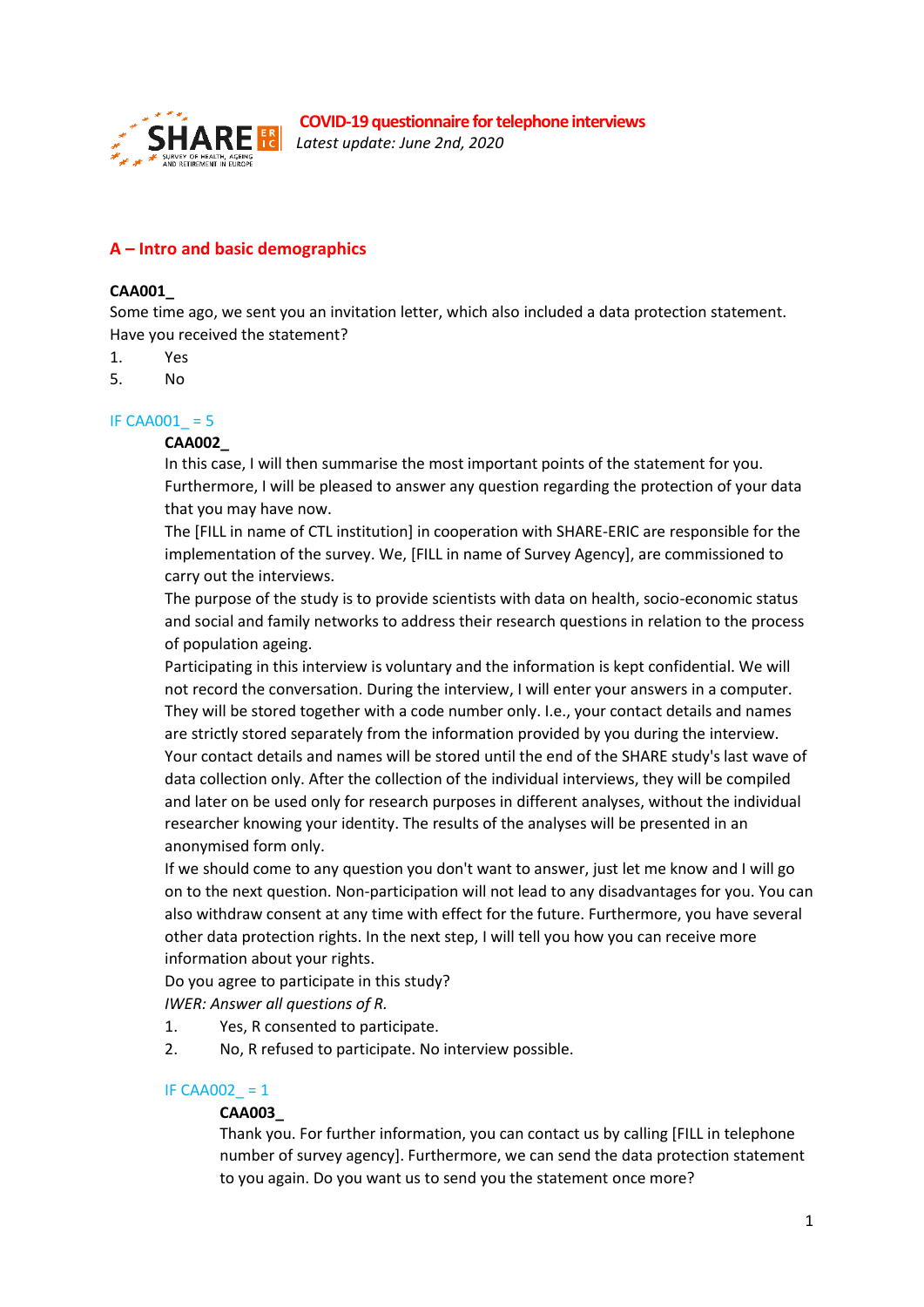*IWER: Provide R sufficient time to note the telephone number.*

- 1. Yes, R wants the data protection statement to be sent again
- 2. No, R has received information to R's satisfaction

END IF

#### ELSE IF CAA001  $= 1$

# **CAA004\_**

If you have questions regarding the data protection statement, I will be pleased to answer them. Let me stress that participating in this interview is voluntary and that the information is kept confidential. We will not record the conversation. Instead, during the interview, I will enter your answers in a computer. Your answers will be used only for research purposes in different analyses, without the individual researcher knowing your identity. If we should come to any question you don't want to answer, just let me know and I will go on to the next question.

Do you agree to participate in this study?

*IWER: Answer all questions of R.*

- 1. Data protection statement has been provided; R consented to participate.
- 2. Data protection statement has been provided; R refused to participate. No interview possible.

#### END IF

#### IF CAA002 = 2  $|$  CAA004 = 2

#### **CAA005\_**

*IWER: Are you sure that Respondent has refused to participate?* 

- 1. Yes, R refused. Terminate interview.
- 2. No, R consented. Continue interview.

#### END IF

# $[IF CAAO02 = 1 || CAAO04 = 1 || CAAO05 = 2 ]$

#### **CADN042\_**

*IWER: Note sex of respondent (ask if unsure).* 

- 1. Male
- 2. Female

## **CADN002\_**

In which month were you born?

#### **CADN003\_**

In which year were you born?

## **CAA006\_**

Are you in your usual home now or have you temporarily moved elsewhere due to Corona?

- 1. Usual home
- 2. Lives now temporarily elsewhere

#### **CAA010\_**

Now I have a set of questions about how you were affected by Corona.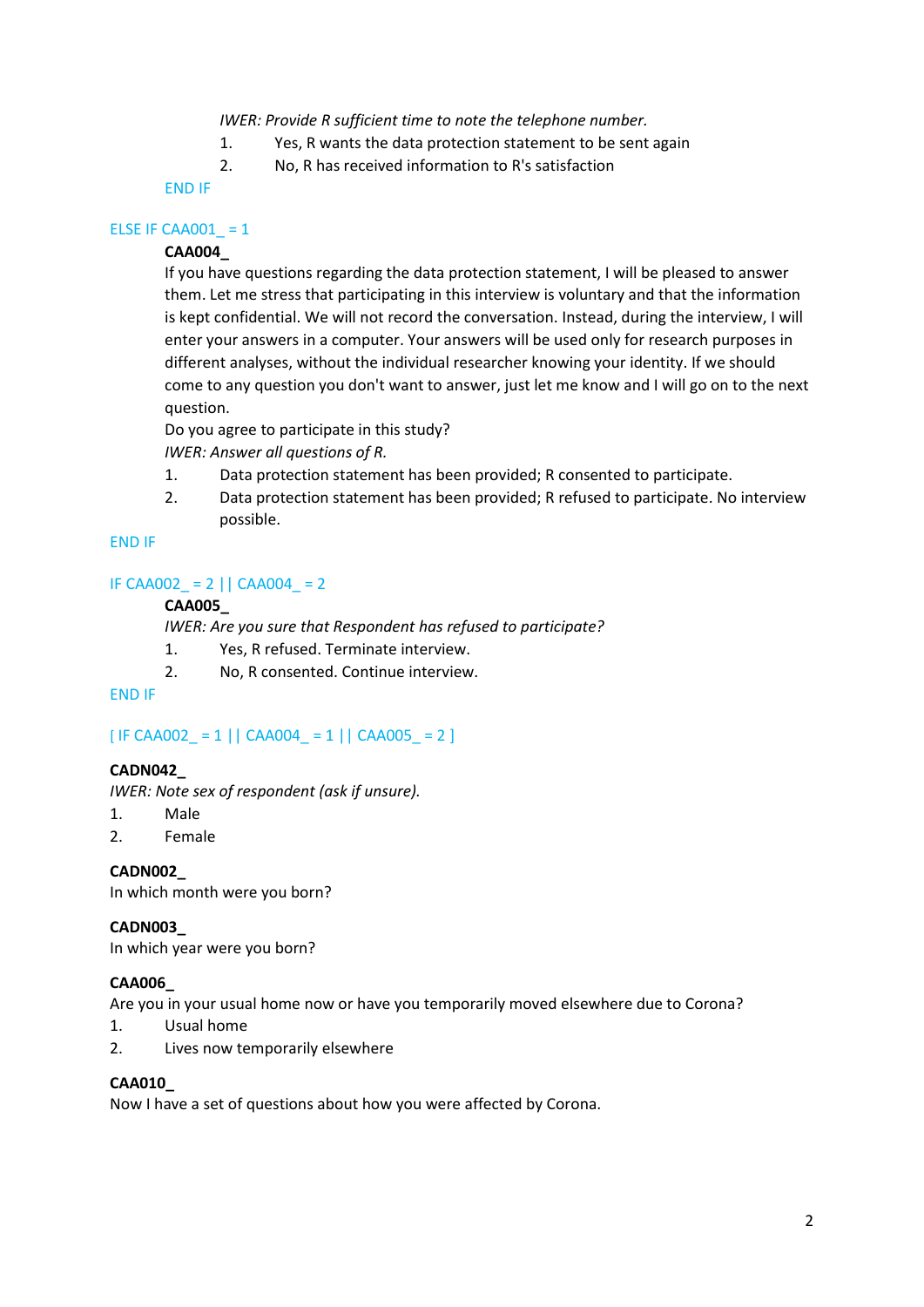# **H – Health (physical and mental) and health behavior**

#### **CAPH003\_**

Before the outbreak of Corona, would you say your health was excellent, very good, good, fair, or poor?

- 1. Excellent
- 2. Very good
- 3. Good
- 4. Fair
- 5. Poor

#### **CAH002\_**

If you compare your health with that before the outbreak of Corona, would you say your health has improved, worsened, or stayed about the same?

- 1. Improved
- 2. Worsened
- 3. About the same

#### **CAH003\_**

Since we last interviewed you, were you diagnosed with a major illness or health condition?

- 1. Yes
- 5. No

## IF CAH003  $= 1$

#### **CAH004\_**

Do you have any of the following illnesses or health conditions? Please answer yes or no: *IWER: With this we mean that a doctor has told you that you have this condition, and that you are either currently being treated for or bothered by this condition.* 

*IWER: READ OUT.* 

**CAH004\_1** Hip fracture?

**CAH004\_2** Diabetes or high blood sugar?

**CAH004\_3** High blood pressure or hypertension?

**CAH004\_4** A heart attack including myocardial infarction or coronary thrombosis or any other heart problem including congestive heart failure?

**CAH004\_5** Chronic lung disease such as chronic bronchitis or emphysema? **CAH004\_6** Cancer or malignant tumor, including leukemia or lymphoma, but excluding minor skin cancers?

**CAH004\_7** An other illness or health condition

- 1. Yes
- 5. No
- -1. Don't know
- -2. Refusal

#### END IF

#### **CAPH089\_**

For the past six months at least, have you been bothered by any of the following health conditions? Please answer yes or no:

*IWER: READ OUT.* 

**CAPH089\_1** Falling down **CAPH089\_2** Fear of falling down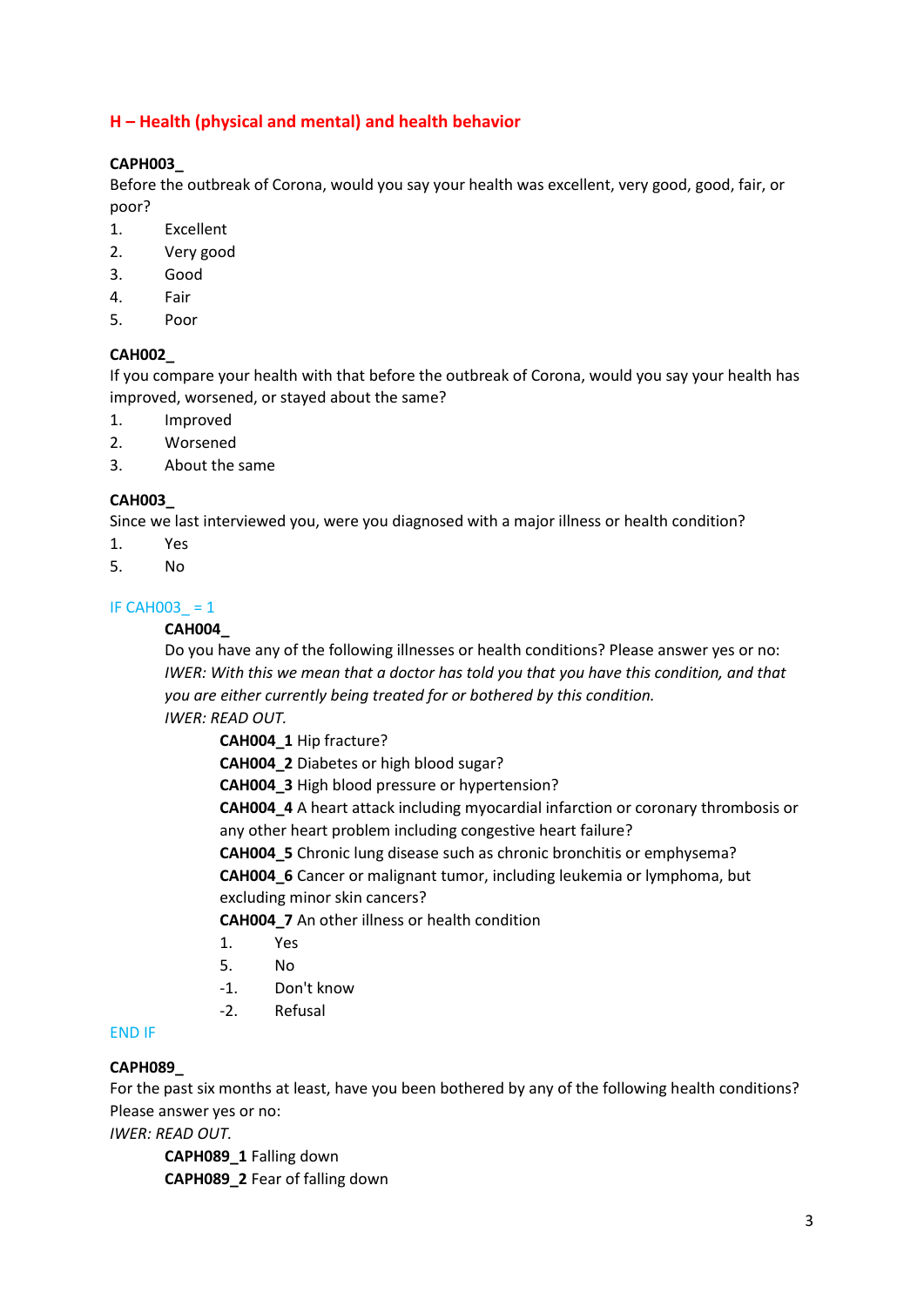# **CAPH089\_3** Dizziness, faints or blackouts

**CAPH089\_4** Fatigue

- 1. Yes
- 5. No
- -1. Don't know
- -2. Refusal

# **CAH006\_**

Do you regularly take prescription drugs?

- 1. Yes
- 5. No

# IF CAHOO6  $= 1$

# **CAH007\_**

Do you take any of the following drugs? Please answer yes or no: Drugs for... *IWER: READ OUT.* 

**CAH007\_1** High blood cholesterol?

**CAH007\_2** High blood pressure? **CAH007\_3** Coronary or cerebrovascular diseases?

**CAH007\_4** Other heart diseases?

**CAH007\_5** Diabetes?

**CAH007\_6** Chronic bronchitis?

- 1. Yes
- 5. No
- -1. Don't know
- -2. Refusal

# END IF

# **CAH010\_**

Since the outbreak of Corona, have you ever left your home?

- 1. Yes
- 5. No

# IF CAHO $10 = 1$

# **CAH011\_**

Since the outbreak of Corona, how often have you done the following activities, as compared to before the outbreak? Not any more, less often, about the same, or more often? *IWER: Read out each activity and check the appropriate answer.* 

**CAH011\_1** Going shopping?

**CAH011\_2** Going out for a walk?

**CAH011\_3** Meeting with more than 5 people from outside your household? **CAH011\_4** Visiting other family members?

- 1. Not any more
- 2. Less often
- 3. About the same
- 4. More often
- 5. Does not apply
- -1. Don't know
- -2. Refusal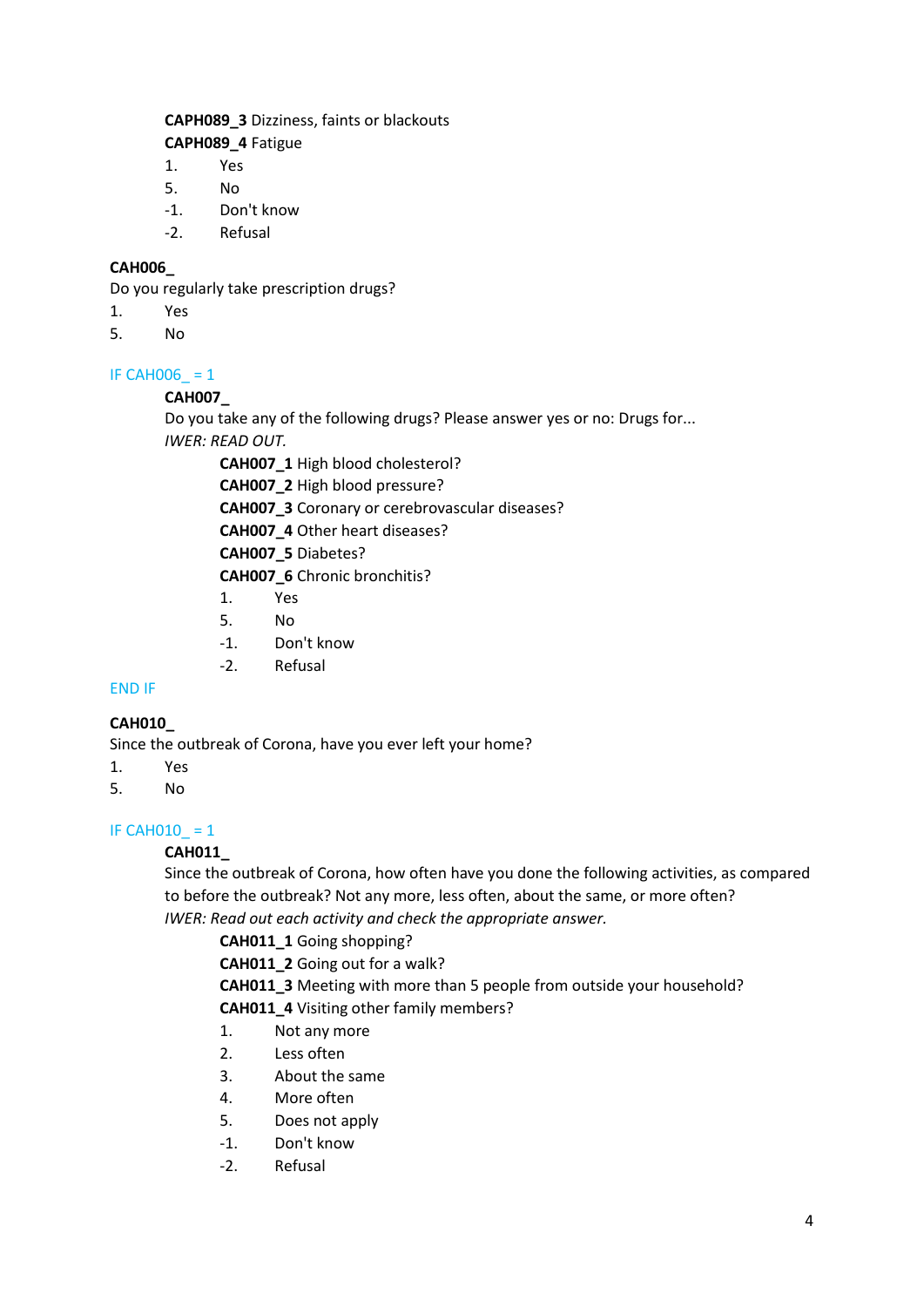# **CAH012\_**

How often did you wear a face mask when you went outside your home to a public space? Was it always, often, sometimes, or never?

- 1. Always
- 2. Often
- 3. Sometimes
- 4. Never

## **CAH013\_**

How often did you keep distance to others when you went outside your home? Was it always, often, sometimes, or never?

- 1. Always
- 2. Often
- 3. Sometimes
- 4. Never

## END IF

# **CAH014\_**

Did you wash your hands more frequently than usual?

- 1. Yes
- 5. No

# **CAH015\_**

Did you use special hand sanitizer or disinfection fluids more frequently than usual?

- 1. Yes
- 5. No

# **CAH016\_**

Did you pay special attention to covering cough and sneeze?

- 1. Yes
- 5. No

## **CAH017\_**

Did you take any drugs or medicine as a prevention against Corona?

- 1. Yes
- 5. No

## **CAH020\_**

In the last month, have you felt nervous, anxious, or on edge?

- 1. Yes
- 5. No

## IF CAH020  $= 1$

## **CAH021\_**

Has that been more so, less so, or about the same as before the outbreak of Corona?

- 1. More so
- 2. Less so
- 3. About the same

#### END IF

## **CAMH002\_**

In the last month, have you been sad or depressed?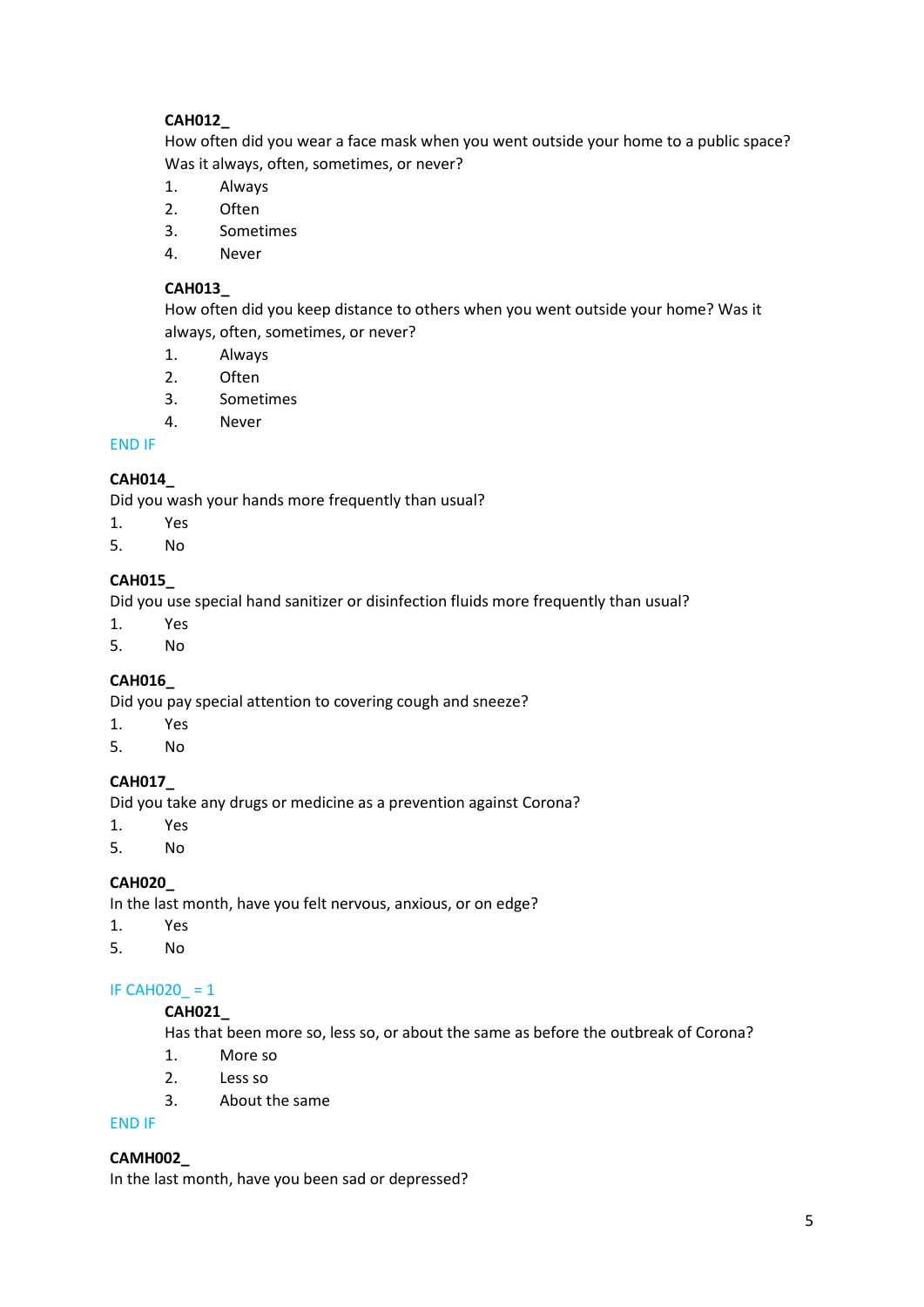*IWER: If participant asks for clarification, say 'by sad or depressed, we mean miserable, in low spirits, or blue'.* 

- 1. Yes
- 5. No

## IF CAMHOO2 $= 1$

#### **CAMH802\_**

Has that been more so, less so, or about the same as before the outbreak of Corona?

- 1. More so
- 2. Less so
- 3. About the same

END IF

# **CAMH007\_**

Have you had trouble sleeping recently? *IWER: DO NOT READ OUT.* 

- 1. Trouble with sleep or recent change in pattern
- 2. No trouble sleeping

# IF CAMH007  $= 1$

## **CAMH807\_**

Has that been more so, less so or about the same as before the outbreak of Corona?

- 1. More so
- 2. Less so
- 3. About the same

## END IF

## **CAMH037\_**

How much of the time do you feel lonely? Often, some of the time, or hardly ever or never?

- 1. Often
- 2. Some of the time
- 3. Hardly ever or never

# IF CAMH037\_ = 1 || CAMH037\_ = 2

## **CAMH837\_**

Has that been more so, less so or about the same as before the outbreak of Corona?

- 1. More so
- 2. Less so
- 3. About the same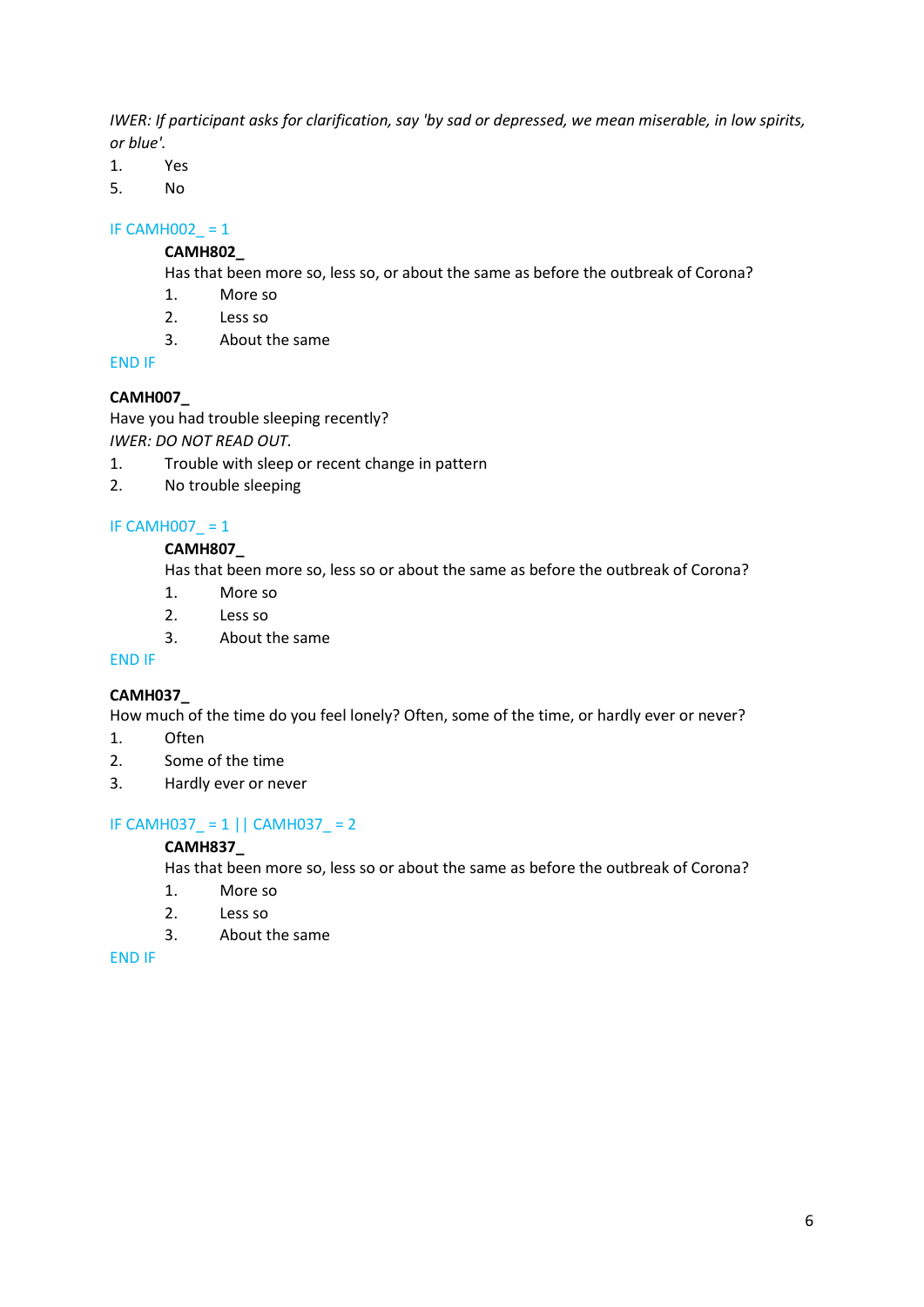# **C – Corona-related infection**

# **CAC001\_**

Now I will ask you about whether you, someone in your family or among your neighbors and friends has been affected by the Corona illness.

# **CAC002\_**

Since the outbreak of Corona, did you or anyone close to you experience symptoms that you would attribute to the Covid illness, e.g. cough, fever, or difficulty breathing?

*IWER: Respondent can think of people who live close, and people who are close in an emotional sense, like family members.* 

- 1. Yes
- 5. No

## IF CAC002  $= 1$

#### **CAC003\_**

Who was it? Please tell me their relationship to you.

*IWER: Check all that applies and enter the number of persons in the checkbox on the right. IWER: PROBE: 'Any others?'* 

- 1. Respondent
- 2. Spouse or partner
- 3. Parent
- 4. Child
- 5. Other household member
- 6. Other relative outside household
- 7. Neighbor, friend or colleague
- 8. Caregiver
- 97. Other

#### END IF

## **CAC004\_**

Have you or anyone close to you been tested for the Corona virus and the result was positive, meaning that the person had the Covid disease?

- 1. Yes
- 5. No

## IF CAC004  $= 1$

#### **CAC005\_**

Who was tested positive? Please tell me their relationship to you. *IWER: Check all that applies and enter the number of persons in the checkbox on the right. IWER: PROBE: 'Any others?'* 

- 1. Respondent
- 2. Spouse or partner
- 3. Parent
- 4. Child
- 5. Other household member
- 6. Other relative outside household
- 7. Neighbor, friend or colleague
- 8. Caregiver
- 97. Other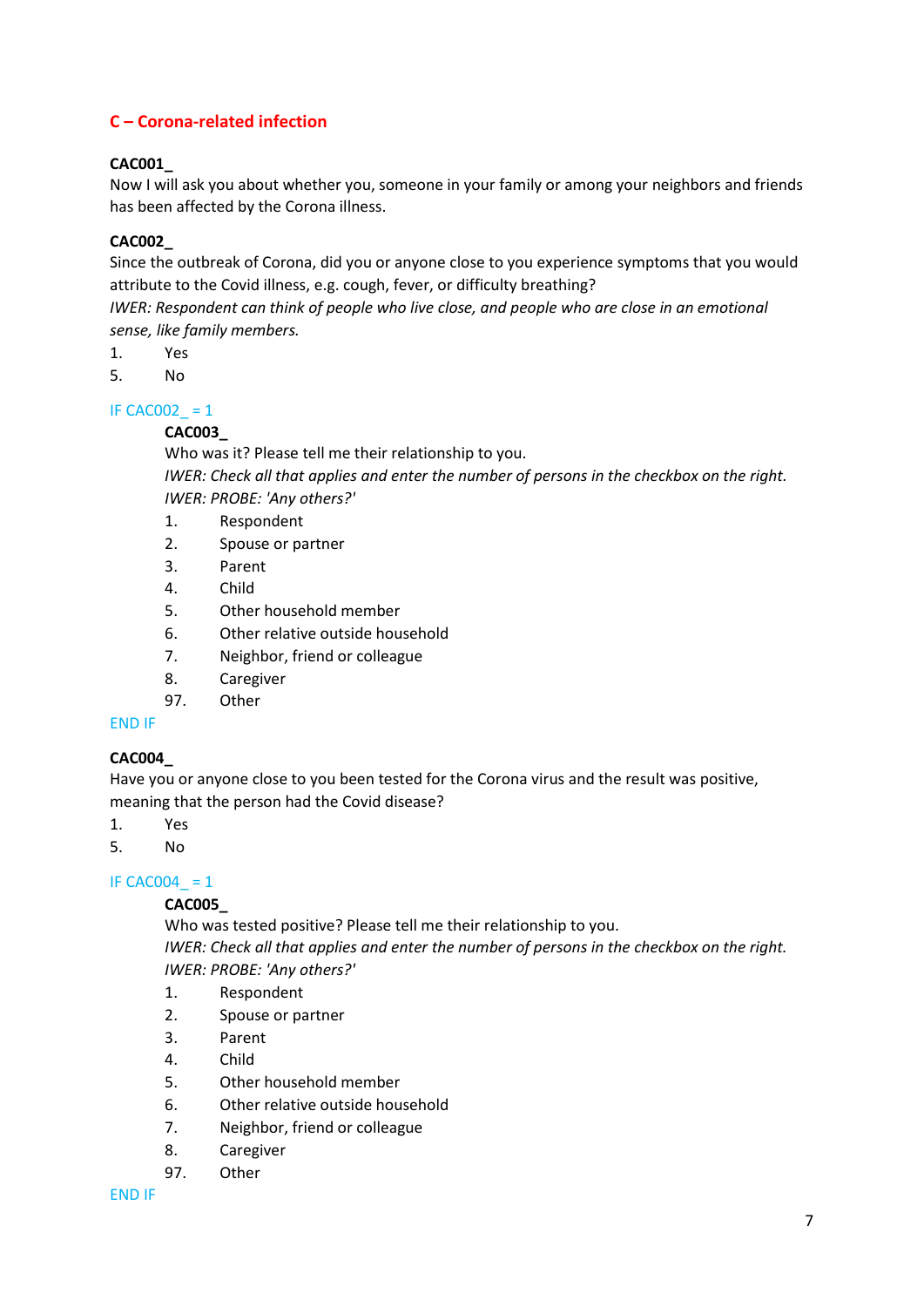## **CAC007\_**

Have you or anyone close to you been tested for the Corona virus and the result was negative, meaning that the person did not have the COVID disease or has recovered from it?

- 1. Yes
- 5. No

# IF CAC007\_ = 1

## **CAC008\_**

Who was tested and the result was negative? Please tell me their relationship to you. IWER: Check all that applies and enter the number of persons in the checkbox on the right. IWER: PROBE: 'Any others?'

- 1. Respondent
- 2. Spouse or partner
- 3. Parent
- 4. Child
- 5. Other household member
- 6. Other relative outside household
- 7. Neighbor, friend or colleague
- 8. Caregiver
- 97. Other

#### END IF

#### **CAC010\_**

Have you or anyone close to you been hospitalized due to an infection from the Corona virus?

- 1. Yes
- 5. No

#### IF CAC010\_ = 1

#### **CAC011\_**

Who was hospitalized? Please tell me their relationship to you. *IWER: Check all that applies and enter the number of persons in the checkbox on the right. IWER: PROBE: 'Any others?'* 

- 1. Respondent
- 2. Spouse or partner
- 3. Parent
- 4. Child
- 5. Other household member
- 6. Other relative outside household
- 7. Neighbor, friend or colleague
- 8. Caregiver
- 97. Other

#### END IF

## **CAC013\_**

Has anyone close to you died due to an infection from the Corona virus?

- 1. Yes
- 5. No

#### IF CAC013  $= 1$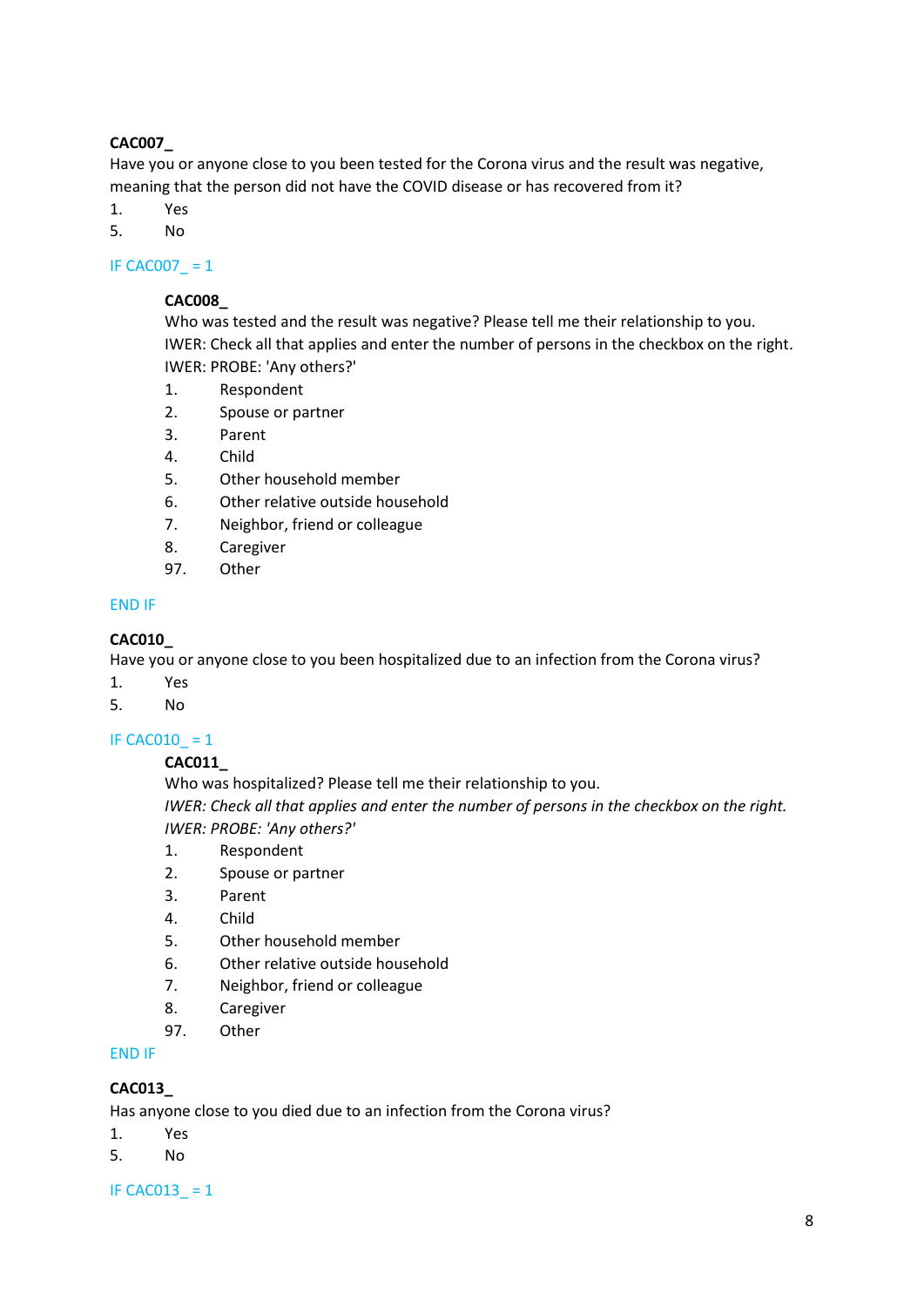# **CAC014\_**

I am very sorry. Can you tell me who that was?

*IWER: Check all that applies and enter the number of persons in the check box on the right.* 

- 2. Spouse or partner
- 3. Parent
- 4. Child
- 5. Other household member
- 6. Other relative outside household
- 7. Neighbor, friend or colleague
- 8. Caregiver
- 97. Other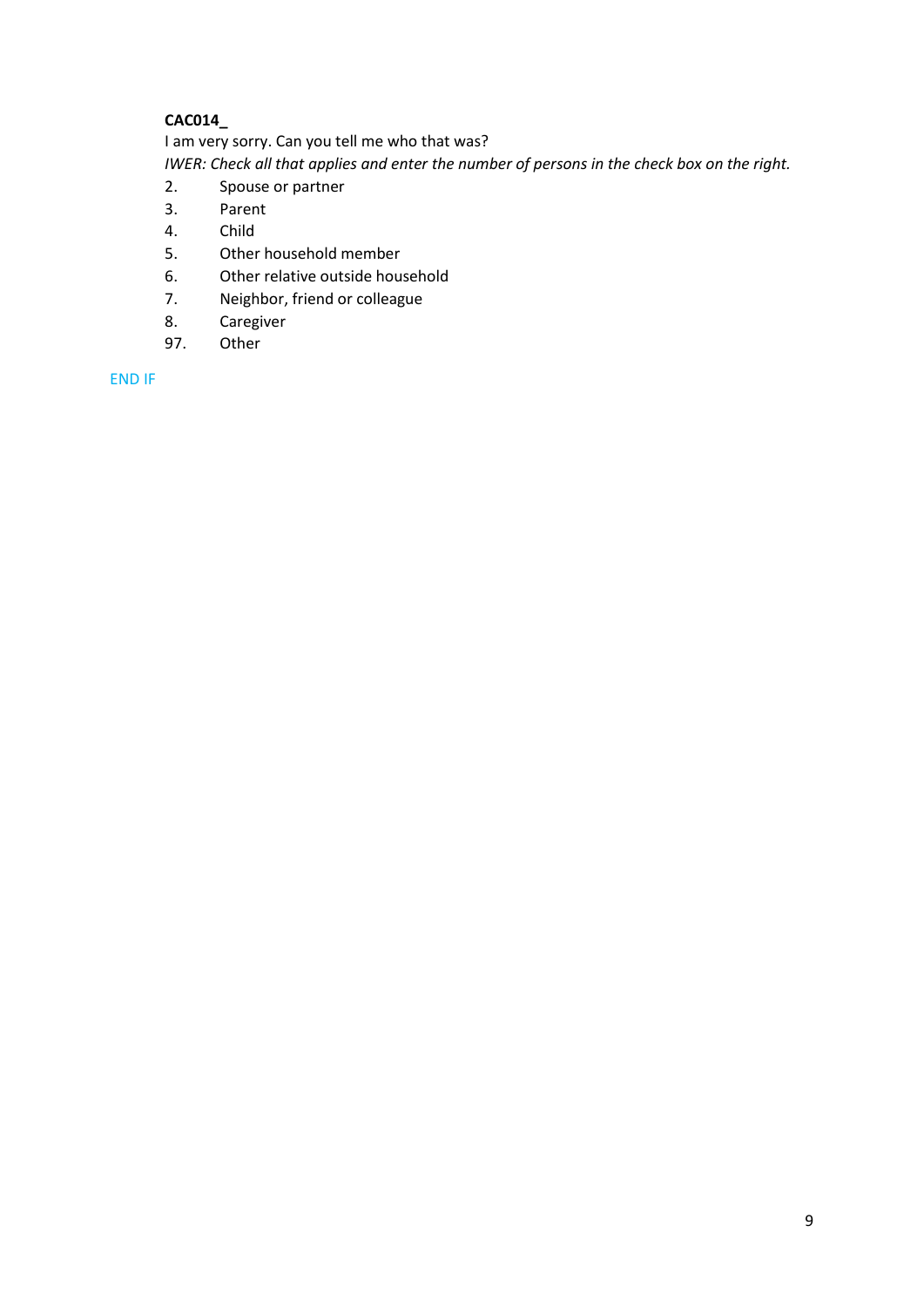# **Q – Quality of healthcare**

# **CAQ001\_**

Now I have some questions about your doctor visits and the healthcare system since the outbreak of Corona.

# **CAQ005\_**

Since the outbreak of Corona, did you forgo medical treatment because you were afraid to become infected by the corona virus?

- 1. Yes
- 5. No

#### IF CAQ005\_ = 1

## **CAQ006**\_

Which type of medical treatment did you forgo? Please answer yes or no. Did you forgo... *IWER: READ OUT.* 

**CAQ006\_1** Check up at a general practitioner? **CAQ006\_2** Check up at a specialist, including a dentist? **CAQ006\_3** A planned medical treatment, including an operation? **CAQ006\_4** Physiotherapy, psychotherapy, rehabilitation?

**CAQ006\_97** Some other type of medical treatment?

- 1. Yes
- 5. No
- -1. Don't know
- -2. Refusal

# END IF

# **CAQ010\_**

Did you have a medical appointment scheduled, which the doctor or medical facility decided to postpone due to Corona?

- 1. Yes
- 5. No

# IF CAQ010  $= 1$

## **CAQ011\_**

Which type of medical treatment had to be postponed? Please answer yes or no: *IWER: READ OUT.* 

**CAQ011\_1** Check up at a general practitioner?

**CAQ011\_2** Check up at a specialist, including a dentist?

**CAQ011\_3** A planned medical treatment, including an operation?

**CAQ011\_4** Physiotherapy, psychotherapy, rehabilitation?

**CAQ011\_97** Some other type of medical treatment?

- 1. Yes
- 5. No
- -1. Don't know
- -2. Refusal

## END IF

# **CAQ015\_**

Did you ask for an appointment for a medical treatment since the outbreak of Corona and did not get one?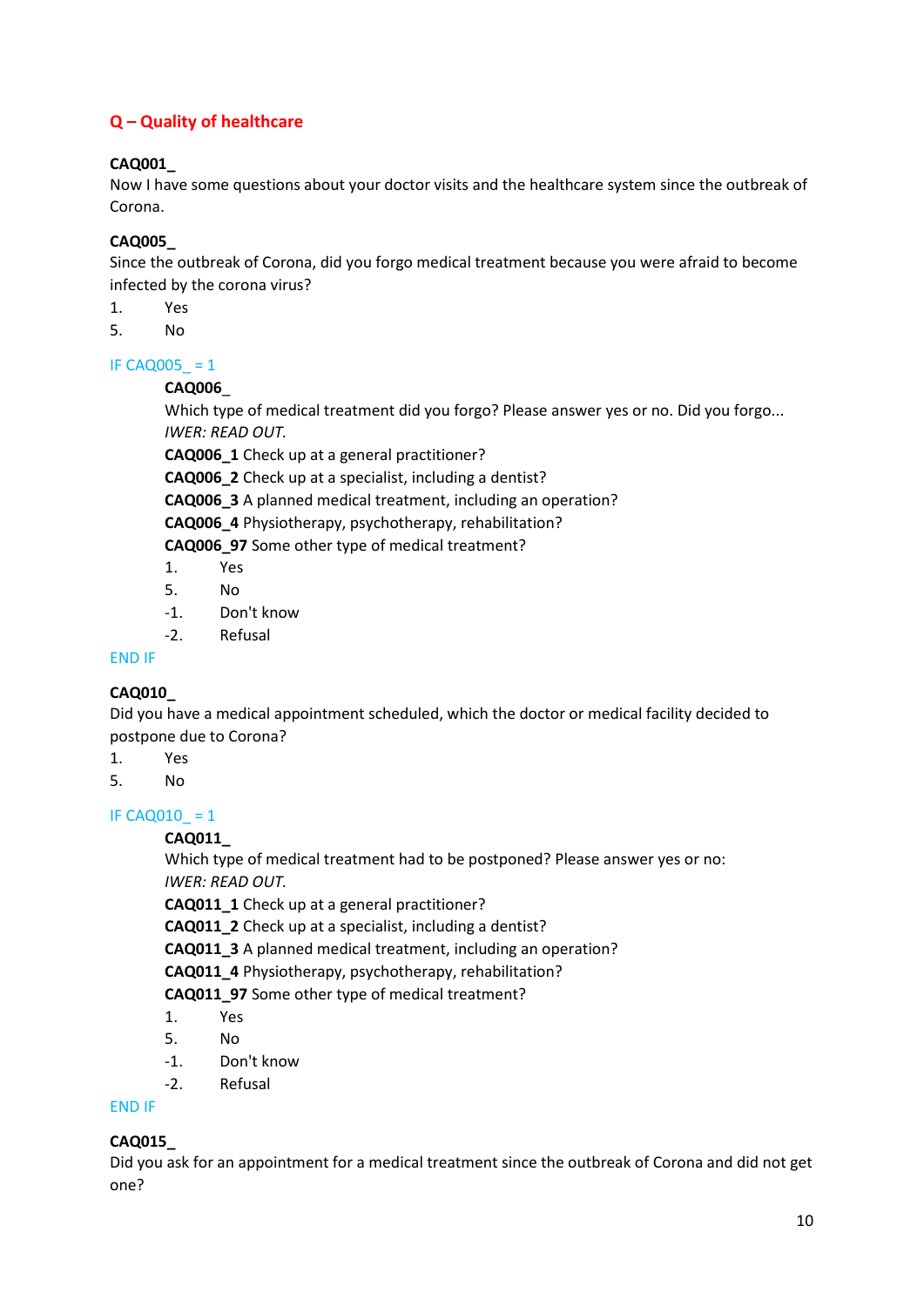- 1. Yes
- 5. No

#### IF CAQ015\_ = 1

#### **CAQ016\_**

Which type of medical treatment were you denied? Please answer yes or no. Were you denied...

*IWER: READ OUT.* 

**CAQ016\_1** Check up at a general practitioner?

**CAQ016\_2** Check up at a specialist, including a dentist?

**CAQ016\_3** A planned medical treatment, including an operation?

**CAQ016\_4** Physiotherapy, psychotherapy, rehabilitation?

**CAQ016\_97** Some other type of medical treatment?

- 1. Yes
- 5. No
- -1. Don't know
- -2. Refusal

#### END IF

## **CAQ025\_**

Since the outbreak of Corona, were you treated in a hospital?

- 1. Yes
- 5. No

#### IF CAQ025  $= 1$

#### **CAQ027\_**

How satisfied were you with the way you were treated? Very satisfied, somewhat satisfied, somewhat dissatisfied, or very dissatisfied?

- 1. Very satisfied
- 2. Somewhat satisfied
- 3. Somewhat dissatisfied
- 4. Very dissatisfied

# IF CAQ027  $= 3$  || CAQ027  $= 4$

#### **CAQ028\_**

Why were you dissatisfied? *IWER: Let R mention all reasons and check all that applies.* 

- 1. Long waiting time
- 2. Overcrowded
- 3. Doctor and nurses did not have time for me
- 4. Shortage of equipment and supplies
- 5. Insufficient safety measures against infections
- 97. Other
- END IF

## END IF

## **CAQ020\_**

Since the outbreak of Corona, did you go to a doctor's office or a medical facility other than a hospital?

- 1. Yes
- 5. No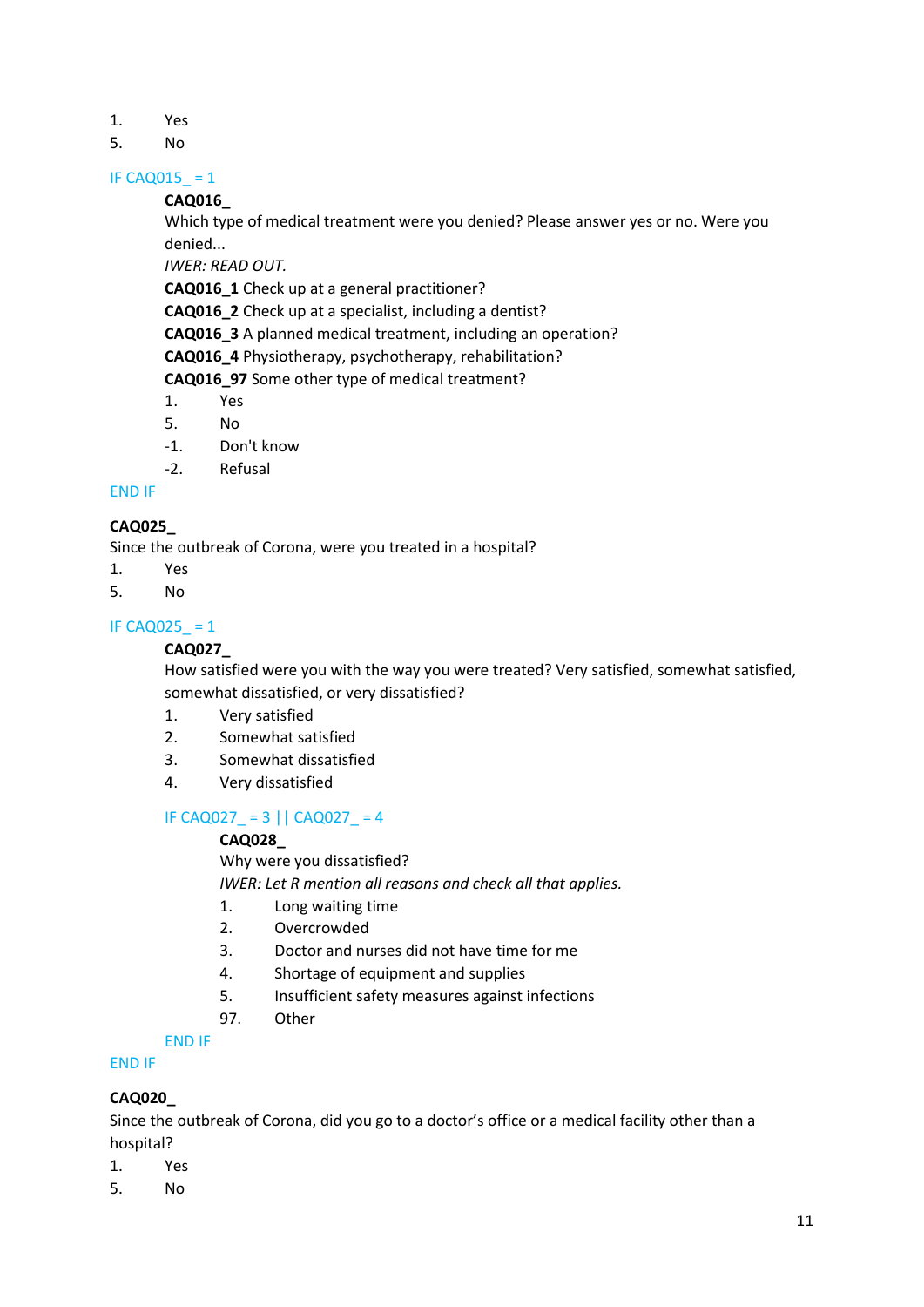#### IF CAQ020\_ = 1

**CAQ021\_**

Was this related to Corona?

- 1. Yes
- 5. No

#### **CAQ022\_**

How satisfied were you with the way you were treated? Very satisfied, somewhat satisfied, somewhat dissatisfied, or very dissatisfied?

- 1. Very satisfied
- 2. Somewhat satisfied
- 3. Somewhat dissatisfied
- 4. Very dissatisfied

## IF CAQ022\_ = 3 || CAQ022\_ = 4

## **CAQ023\_**

Why were you dissatisfied?

*IWER: Let R mention all reasons and check all that applies.* 

- 1. Long waiting time
- 2. Overcrowded
- 3. Doctor and nurses did not have time for me
- 4. Shortage of equipment and supplies
- 5. Insufficient safety measures against infections
- 97. Other

END IF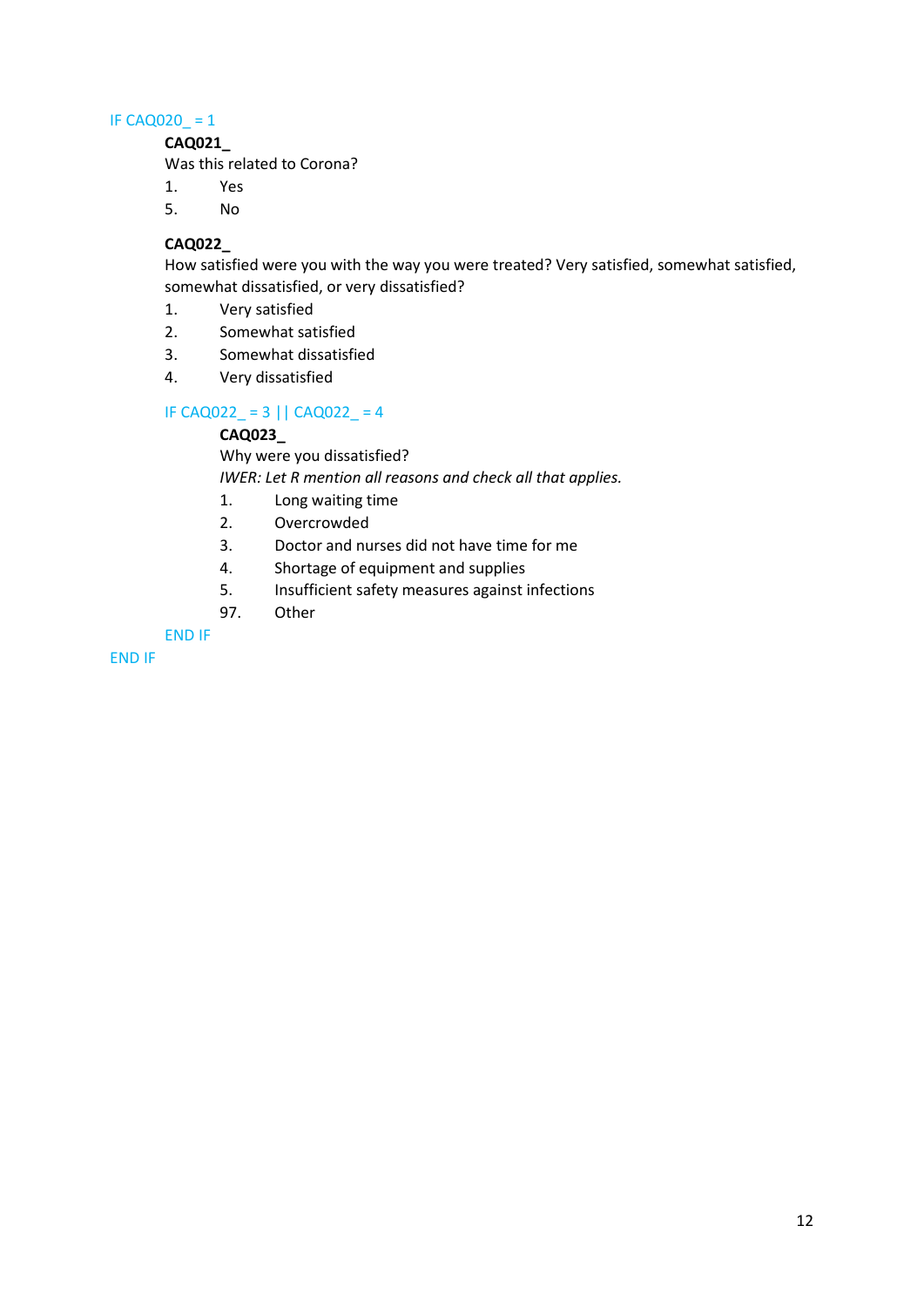## **W - Work**

#### **CAW001\_**

I now turn to the economic consequences of the Corona crisis, first to your work situation.

#### **CAEP805\_**

At the time when Corona broke out, were you employed or self-employed, including working for family business?

1. Yes

5. No

#### IF CAEP805  $= 1$

**CAW002\_**

Due to the Corona crisis have you become unemployed, were laid off or had to close your business?

*IWER: Business closure can be both temporarily or permanently.* 

- 1. Yes
- 5. No

# IF CAW002  $= 1$

**CAW003\_**

How long were you unemployed, laid off or had to close your business? *IWER: Number in weeks.* 

# END IF

#### **CAW010\_**

Since the outbreak of Corona, some people worked at home, some at their usual work place outside their home, some both. How would you describe your situation?

*IWER: If R got unemployed, laid off, or had to close business since the outbreak, R should think of the remaining time he or she worked during the outbreak. None of these means that did not work at all, neither at the usual workplace nor at home.* 

- 1. Worked at home only
- 2. Worked at the usual work place
- 3. Worked from home and at the usual work place
- 4. None of these

## IF CAW010  $!= 4$

## IF CAW010 = 1 || CAW010 = 3

#### **CAW012\_**

Did you learn new computer skills?

- 1. Yes
- 5. No
- 9. Works without computer

#### **CAW013\_**

Was your Internet connection adequate? Please answer yes or no:

- 1. Yes
- 5. No
- 9. Works without internet

# END IF

IF CAW010 = 2  $|$  CAW010 = 3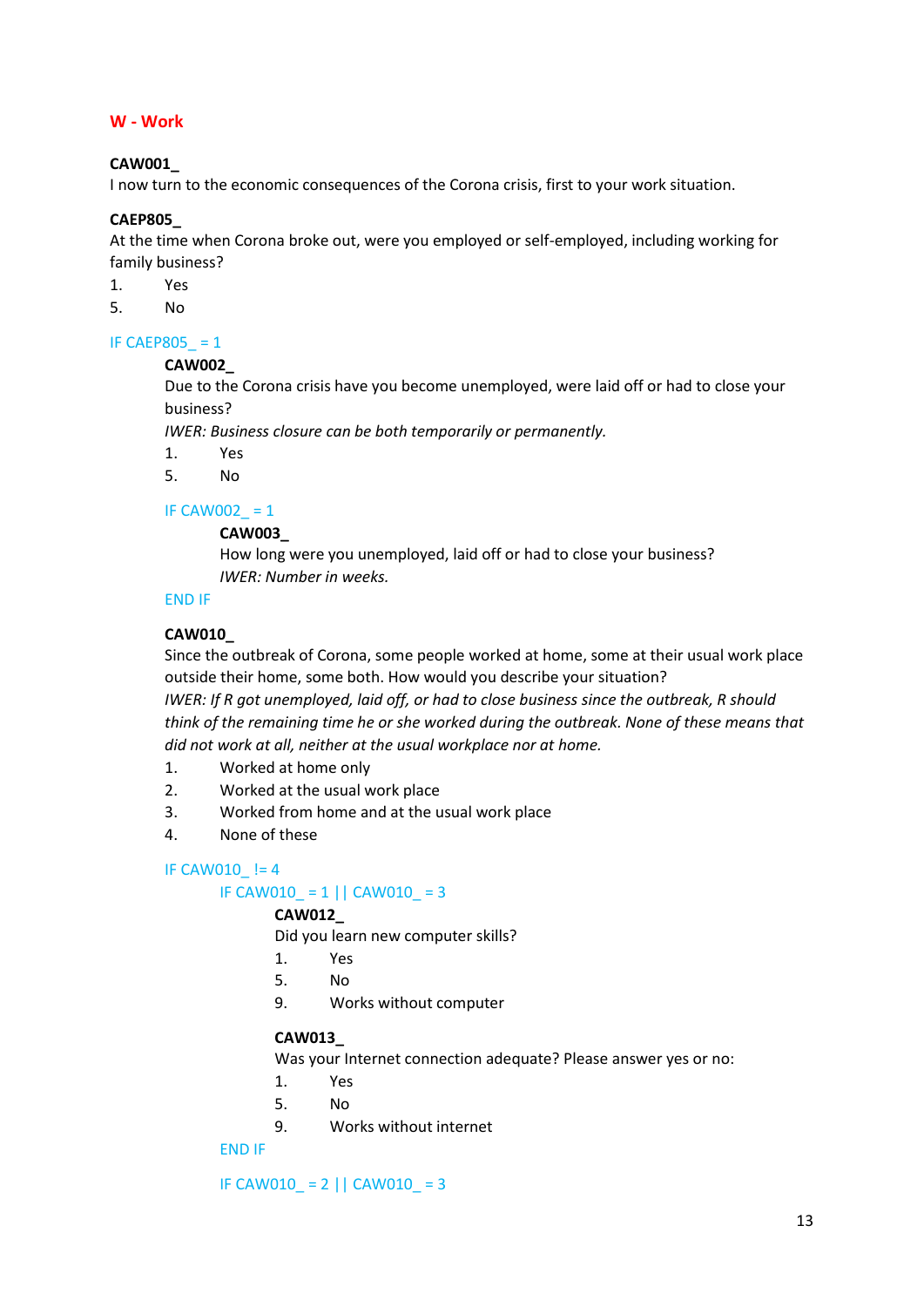## **CAW016\_**

Did you get any protection such as masks, gloves, protective screens, disinfection fluid at the work place?

- 1. Yes
- 5. No

#### **CAW017\_**

How safe did you feel health-wise at your work place? Was it very safe, somewhat safe, somewhat unsafe, or very unsafe?

- 1. Very safe
- 2. Somewhat safe
- 3. Somewhat unsafe
- 4. Very unsafe

#### END IF

#### **CAW020\_**

How many hours per week did you normally work before the outbreak of Corona? Please include overtime.

#### **CAW021\_**

Did you reduce your working hours since the outbreak of Corona? *IWER: If R got unemployed, laid off, or had to close business, code 'Yes'.* 

1. Yes

5. No

#### IF CAW021  $= 1$

#### **CAW022\_**

What was the lowest number of hours in a single week? *IWER: If R got unemployed, laid off, or had to close business, put 0 hours.* 

#### IF CAW022\_ is response

**CAW023\_1** When was that?

#### **CAW023\_2**

In which week of the month was that?

# END IF

# END IF

#### **CAW024\_**

Did you increase your working hours since the outbreak of Corona? Please include overtime.

1. Yes

5. No

#### IF CAW024  $= 1$

#### **CAW025\_**

What was the highest number of hours in a single week?

#### IF CAW025 is response

**CAW026\_1** When was that?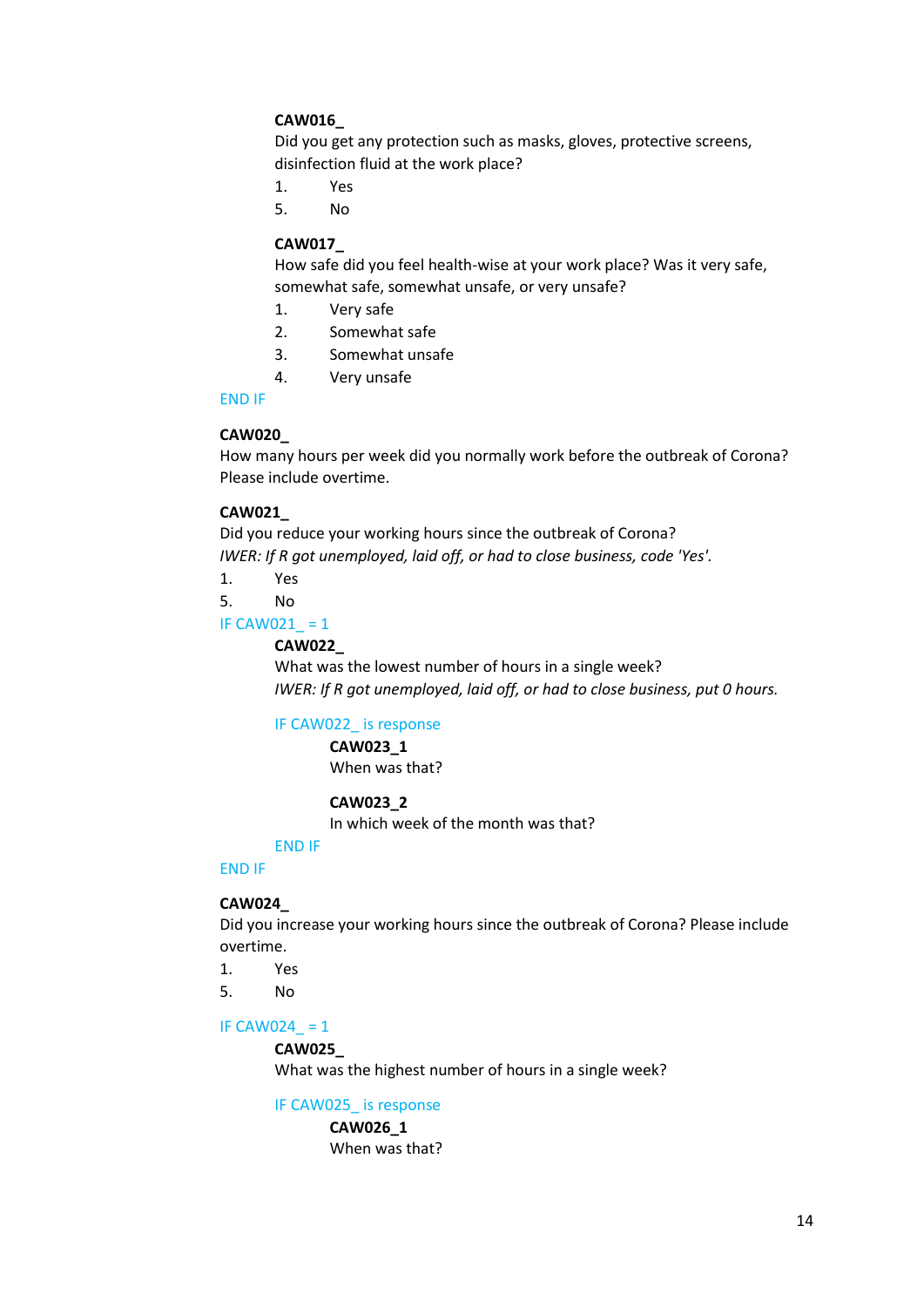#### **CAW026\_2**

In which week of the month was that?

# END IF

END IF END IF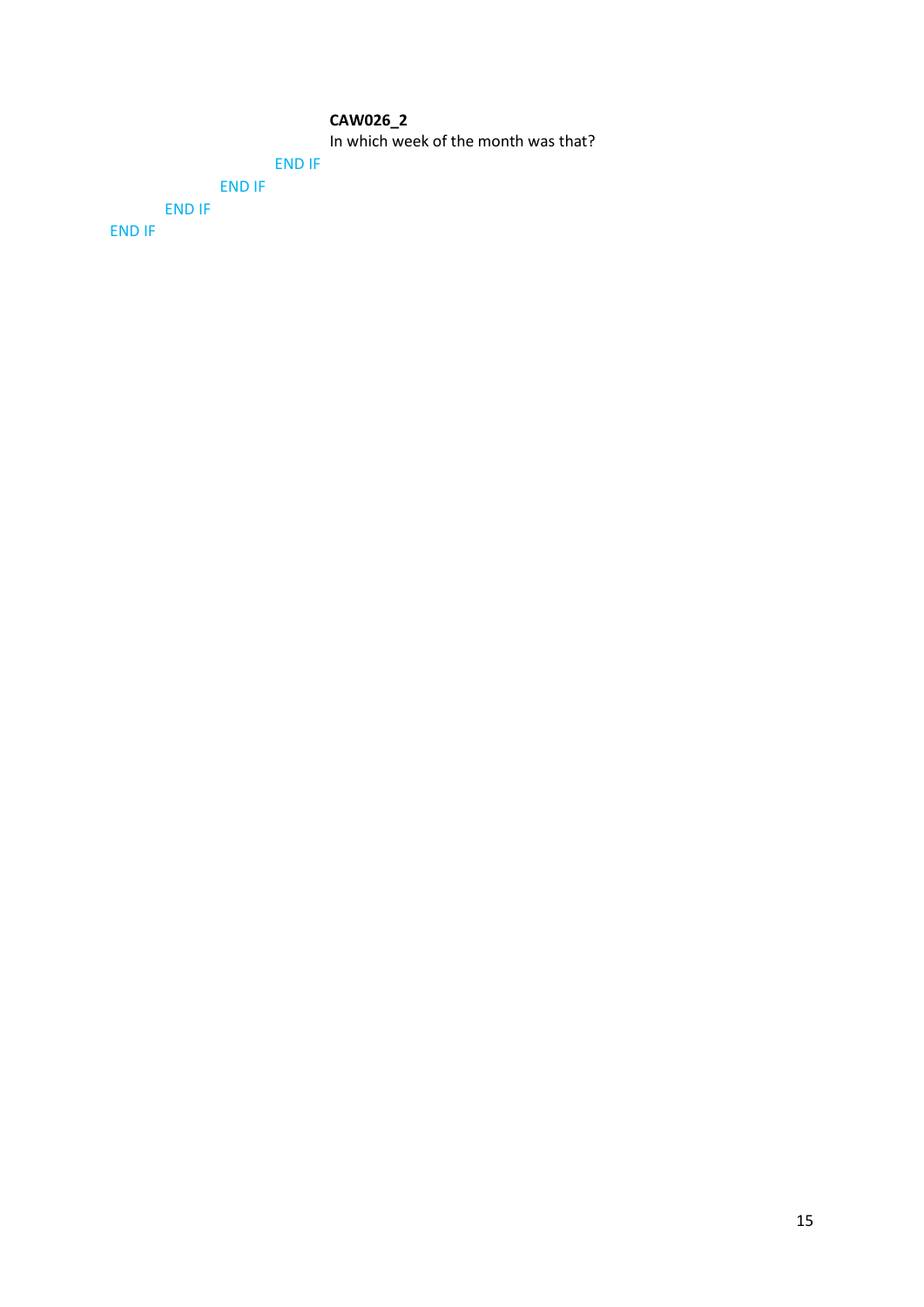# **E – Economic situation**

# **CAE001\_**

*IWER: Are you interviewing the first respondent in this household?* 

- 1. Yes
- 5. No

#### IF CAE001  $= 1$

## **CAE002\_**

I now want to ask you to compare your household's financial situation before and after the outbreak of Corona.

#### **CAHH017\_**

How much was the overall monthly income, after taxes and contributions, that your entire household had in a typical month before Corona broke out? *IWER: Enter an amount in [currency of country].* 

## **CAE003\_**

Did you or any other household member receive additional financial support due to the outbreak of Corona from your employer, the government, relatives, friends, and/or others?

- 1. Yes
- 5. No

#### IF CAE003  $= 1$

#### **CAE004\_**

Who gave you this financial support? *IWER: Check all that applies. IWER: Probe: "Any others?"* 

- 1. Employer
- 2. Government
- 3. Relatives
- 4. Friends
- 97. Others

## END IF

#### **CAE005\_**

What was the lowest overall monthly income, after taxes and contributions, that your entire household had, including any financial support you may have received since the outbreak of Corona?

*IWER: Enter an amount in [currency of country].* 

## **CACO007\_**

Thinking of your household's total monthly income since the outbreak of Corona, would you say that your household is able to make ends meet with great difficulty, with some difficulty, fairly easily, or easily?

- 1. With great difficulty
- 2. With some difficulty
- 3. Fairly easily
- 4. Easily

IF CACO007 = 1 || CACO007 = 2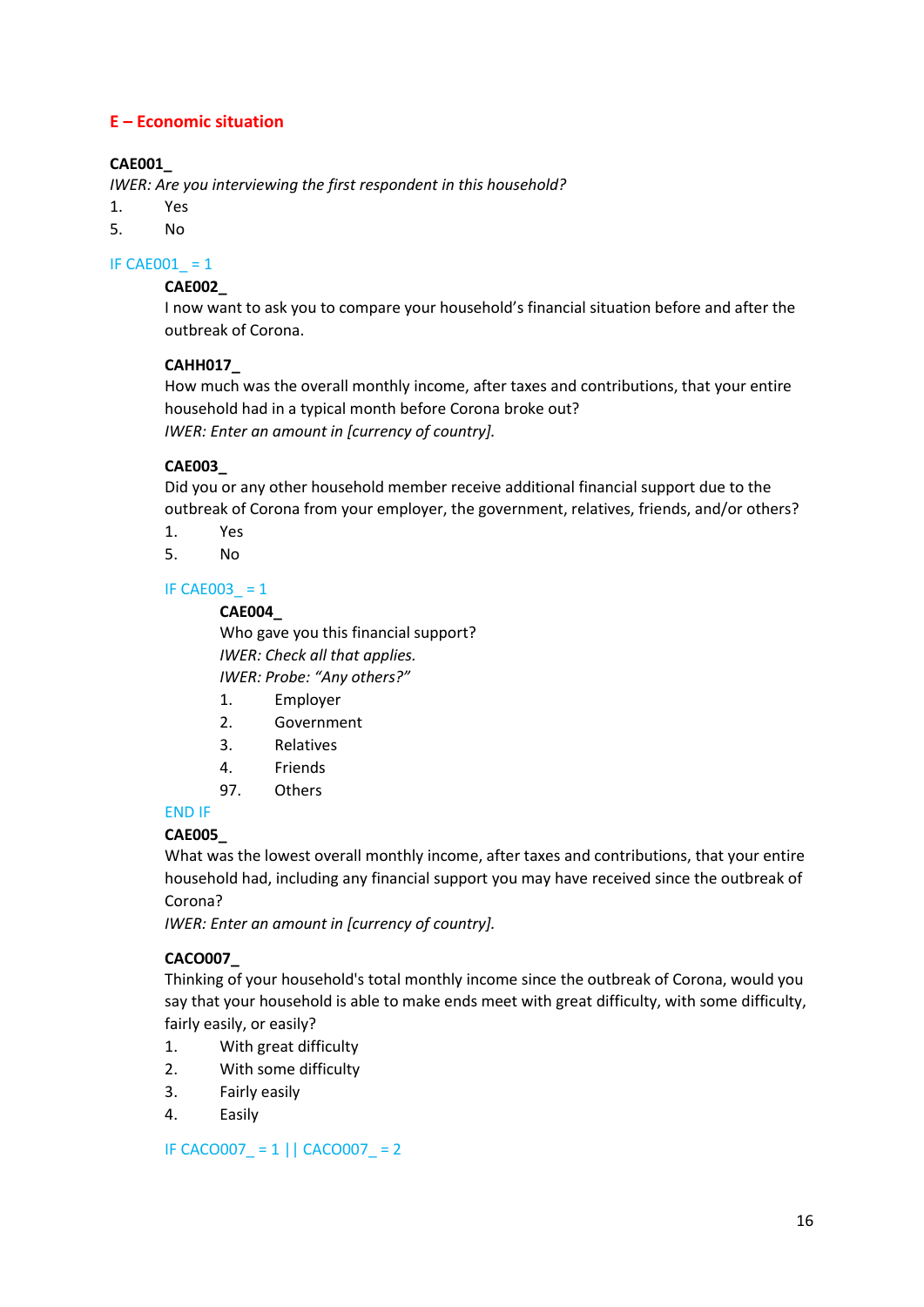# **CAE011\_**

Since the outbreak of Corona, did you need to postpone regular payments such as rent, mortgage and loan payments, and/or utility bills?

1. Yes

5. No

# **CAE012\_**

Since the outbreak of Corona, did you need to dip into your savings to cover the necessary day-to-day expenses?

- 1. Yes
- 5. No

END IF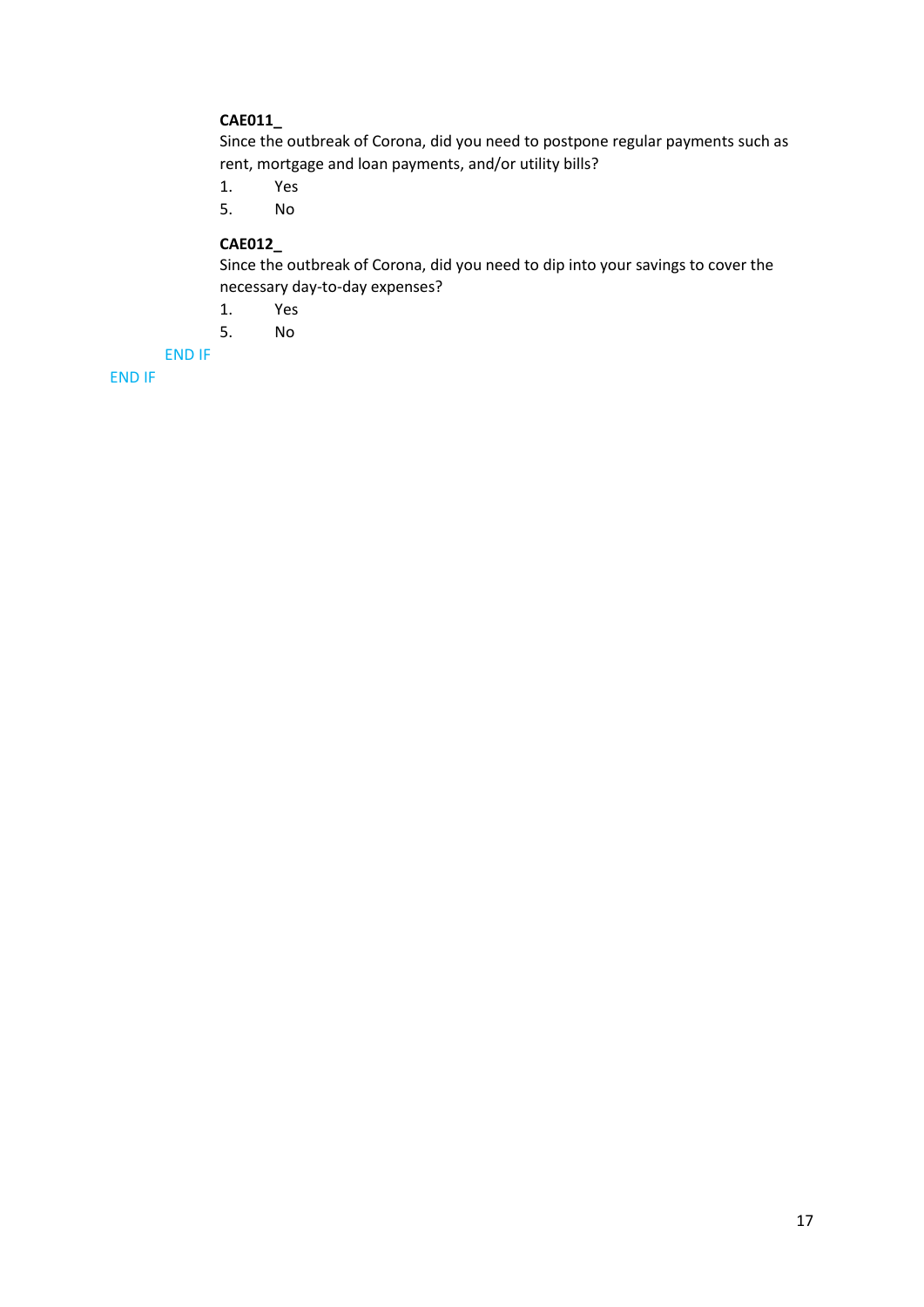# **S – Social networks**

## **CAS001\_**

I would now like to hear about the kinds and frequency of contacts that you have with family and friends from outside your home.

#### **CAS003\_**

Since the outbreak of Corona, how often did you have personal contact, that is, face to face, with the following people from outside your home? Was it daily, several times a week, about once a week, less often, or never?

*IWER: Read out each relationship and check the appropriate answer.* 

**CAS003\_1** Own children:

**CAS003\_2** Own parents:

**CAS003\_3** Other relatives:

**CAS003\_4** Other non-relatives like neighbors, friends, or colleagues:

- 1. Daily
- 2. Several times a week
- 3. About once a week
- 4. Less often
- 5. Never
- 99. Not applicable
- -1. Don't know
- -2. Refusal

#### **CAS004\_**

Since the outbreak of Corona, how often did you have contact by phone, email or any other electronic means with the following people from outside your home? (Was it daily, several times a week, about once a week, less often, or never?)

*IWER: Read out each relationship and check the appropriate answer.* 

**CAS004\_1** Own children:

**CAS004\_2** Own parents:

**CAS004\_3** Other relatives:

**CAS004\_4** Other non-relatives like neighbors, friends, or colleagues:

- 1. Daily
- 2. Several times a week
- 3. About once a week
- 4. Less often
- 5. Never
- 99. Not applicable
- -1. Don't know
- -2. Refusal

#### **CAS010\_**

Since the outbreak of Corona, did you help others outside your home to obtain necessities, e.g. food, medications or emergency household repairs?

- 1. Yes
- 5. No

IF CAS010  $= 1$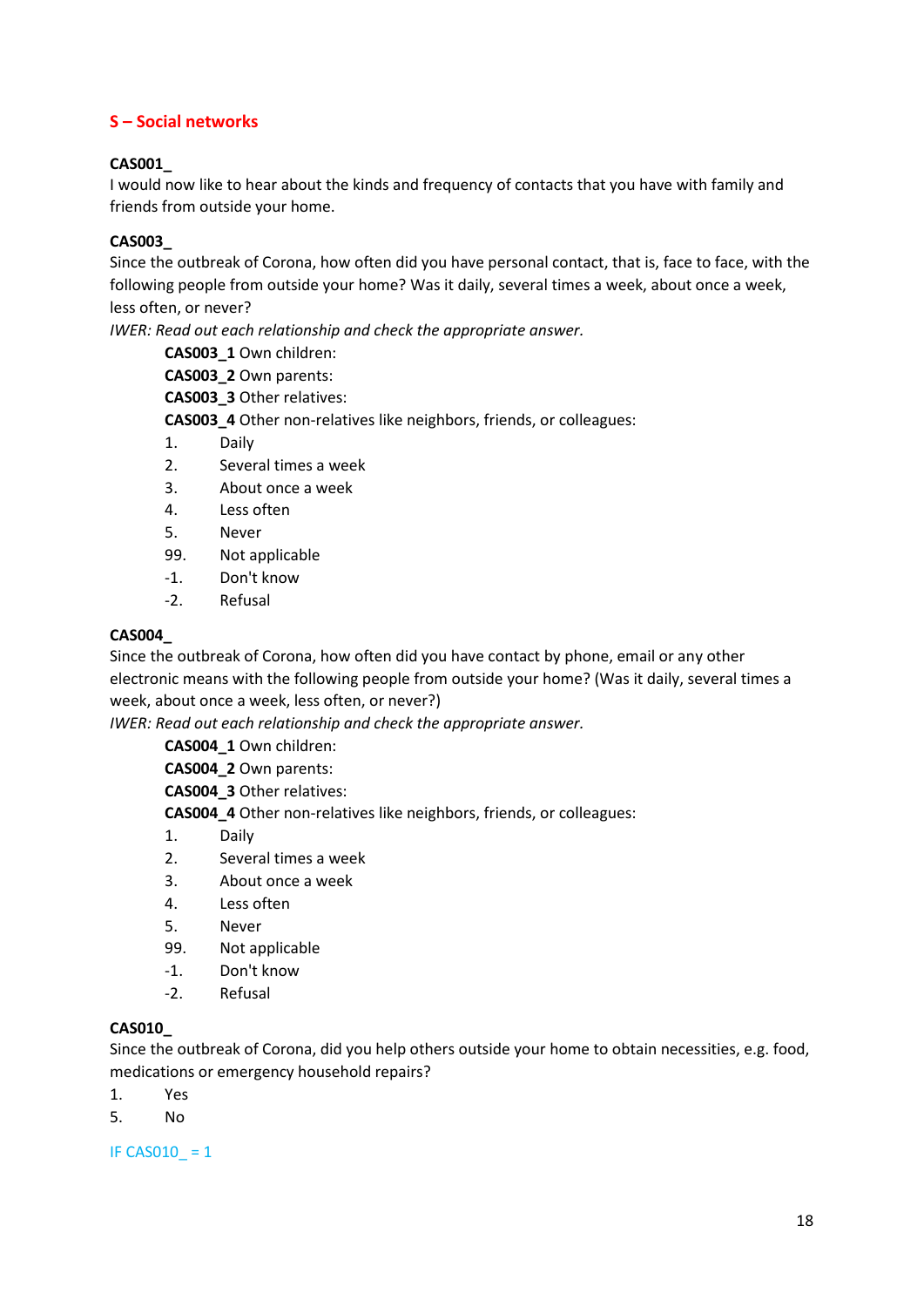# **CAS011\_**

Compared to before the outbreak of Corona, how often did you help the following people from outside your home to obtain necessities: less often, about the same, or more often? *IWER: Read out each relationship and check the appropriate answer.* 

**CAS011\_1** Own children:

**CAS011\_2** Own parents:

**CAS011\_3** Other relatives:

**CAS011\_4** Other non-relatives like neighbors, friends, or colleagues:

- 1. Less often
- 2. About the same
- 3. More often
- 99. Not applicable
- -1. Don't know
- -2. Refusal

#### END IF

## **CAS012\_**

Since the outbreak of Corona, did you provide personal care to others outside your home?

1. Yes

5. No

## IF CAS012  $= 1$

#### **CAS013\_**

How often did you provide personal care to the following people from outside your home compared to before the outbreak of Corona; less often, about the same, or more often? *IWER: Read out each relationship and check the appropriate answer.* 

**CAS013\_1** Own children:

**CAS013\_2** Own parents:

**CAS013\_3** Other relatives:

**CAS013\_4** Other non-relatives like neighbors, friends, or colleagues:

- 1. Less often
- 2. About the same
- 3. More often
- 99. Not applicable
- -1. Don't know
- -2. Refusal

#### END IF

## **CAS015\_**

Since the outbreak of Corona, did you do any other volunteering activity?

- 1. Yes
- 5. No

## IF CAS015 $= 1$

## **CAS016\_**

Was it less often, about the same, or more often than the volunteering that you did before the outbreak of Corona?

- 1. Less often
- 2. About the same
- 3. More often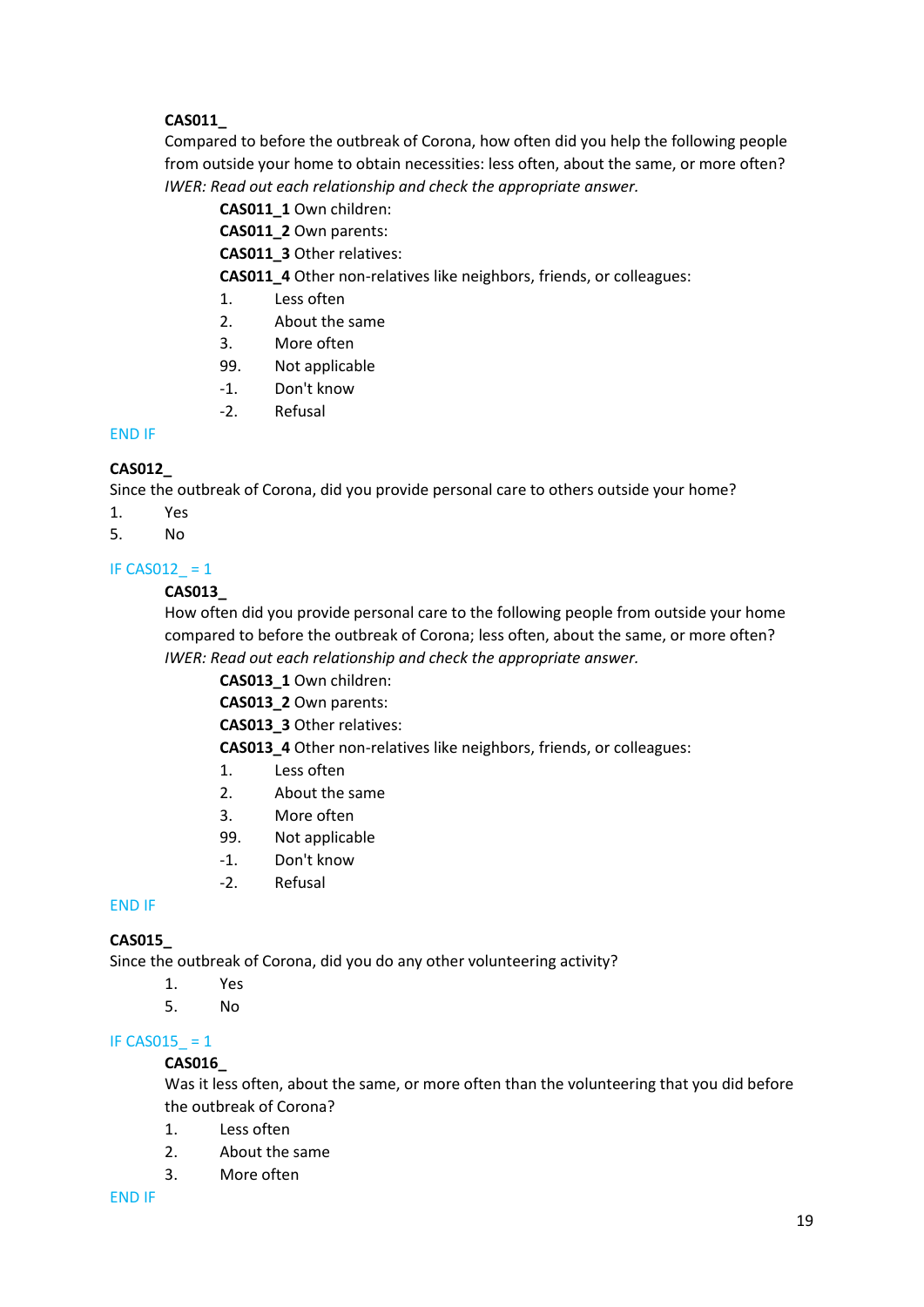# **CAS020\_**

Since the outbreak of Corona, were you helped by others from outside of home to obtain necessities, e.g. food, medications or emergency household repairs?

- 1. Yes
- 5. No

IF CAS020  $= 1$ 

# **CAS021\_**

How often did the following people from outside your home help you to obtain necessities, compared to before the outbreak of Corona? Less often, about the same, or more often? *IWER: Read out each relationship and check the appropriate answer.* 

- **CAS021\_1** Own children:
- **CAS021\_2** Own parents:
- **CAS021\_3** Other relatives:

**CAS021\_4** Other non-relatives like neighbors, friends, or colleagues:

- 1. Less often
- 2. About the same
- 3. More often
- 99. Not applicable
- -1. Don't know
- -2. Refusal

#### END IF

## **CAS025\_**

Did you regularly receive home care before the outbreak of Corona?

- 1. Yes
- 5. No

## IF CAS025  $= 1$

#### **CAS026\_**

Since the outbreak of Corona, did you face more difficulties in getting the amount of home care that you need?

- 1. Yes
- 5. No

#### IF CAS026  $= 1$

#### **CAS027\_**

Which difficulties were they?

*IWER: Let R mention all difficulties and check all that applies.* 

- 1. I had to pay more to get the help I need
- 2. People who cared for me could not come to my home
- 3. Other difficulties

## END IF

#### **CAS028\_**

Did the people who cared for you wear protective devices such as masks or gloves?

- 1. Yes
- 5. No
- 99. No caregiver visited my home since the outbreak.